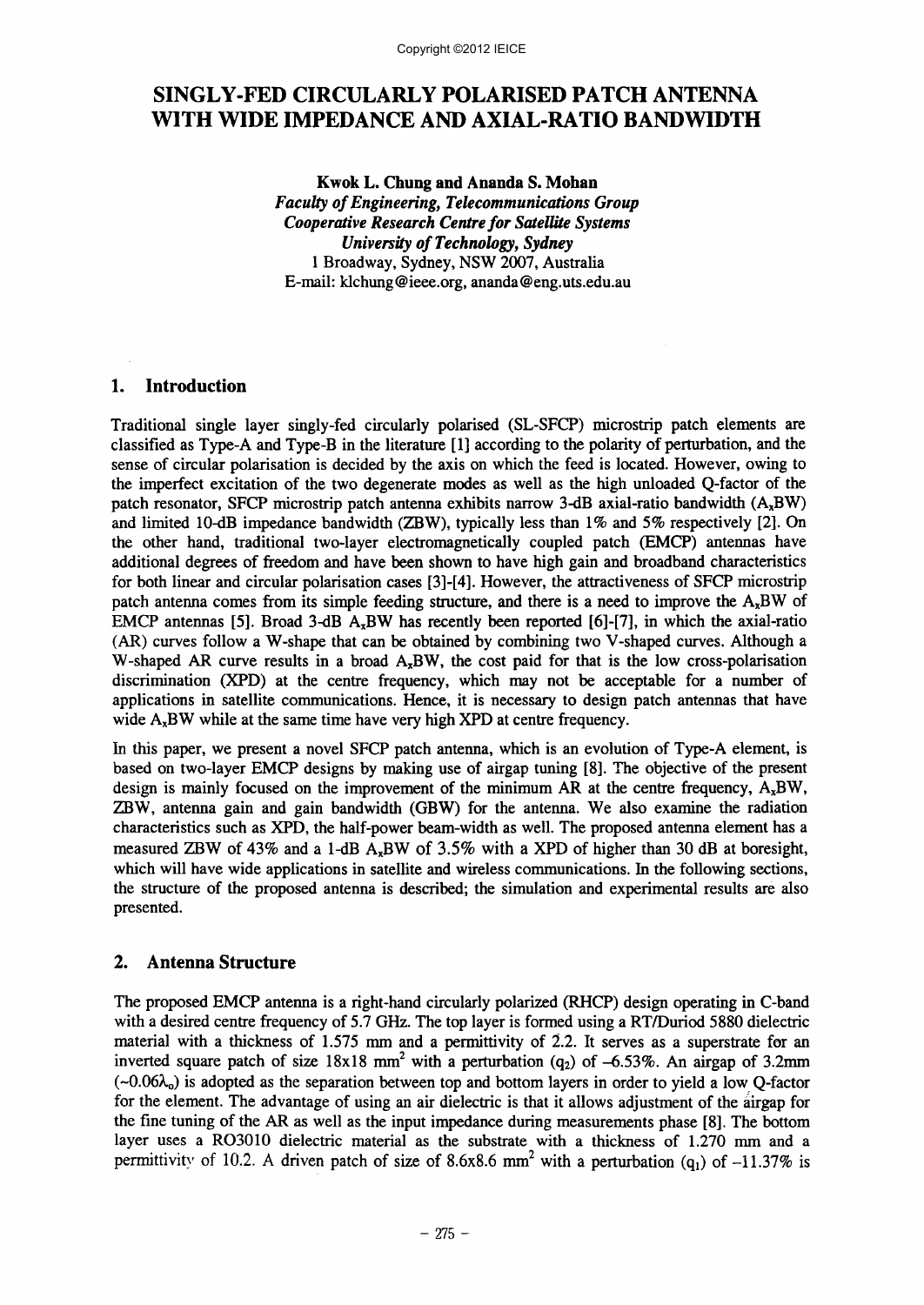printed on the top of the substrate with its bottom being a ground plane with size of  $80x80$  mm<sup>2</sup>  $(1.52 \times 1.52 \lambda_0^2)$ . A 50-ohm microstrip feed-line with a shunt stub of 1.55 mm (L) is used to feed the lower patch and the dielectric layers are supported by nylon spacers and bolts. The patch geometry and variables of the proposed antenna is shown in Figure l(a) and l(b) whereas the key parameters of the layers are summarized in Table 1.



(a) Stacked patches and defined variables

(b) Side view of two-layer EMCP

| Table 1       |               |                    |              |                   |
|---------------|---------------|--------------------|--------------|-------------------|
| Layer         | Dielectric    | $\epsilon_{\rm r}$ | $tan \delta$ | Thickness<br>[mm] |
| <b>Top</b>    | <b>RT5880</b> | 2.20<br>±0.02      | 0.0009       | $d_1 = 1.575$     |
| Separation    | <b>AIR</b>    | 1.0                | 0.0          | $d_2 = 3.200$     |
| <b>Bottom</b> | RO3010        | 10.2<br>±0.30      | 0.0035       | $d_3 = 1.270$     |

Figure 1 Geometry of the proposed antenna

#### 3. Tuning Approach and Experimental Results

The proposed antenna was designed and tuned by using an em simulator - Ensemble<sup>®</sup>. The perturbation on the parasitic patch,  $q_2$ , is adjusted from zero inward whilst the perturbation on the driven patch,  $q_1$ , is tuned in the opposite way, i.e., from a maximum possible value (MPV) down to an optimum value. It is noted that the airgap also has a significant effect on minimum AR and 3-dB AxBW as can be observed from Figure 2. Both the simulated and measured VSWR are depicted in Figure 3, which show that the simulated and measured ZBW (VSWR $\leq$ 2) is 41% and 43.6%, respectively. The simulated and measured gain and AR are shown in Figure 4, and it can be seen that the measured 3-dB  $A_7BW$  is 8% with a centre frequency of 5.67 GHz and the corresponding 1-dB AxBW is also in excess of 3.5% while the minimum AR of less than 0.3 dB occurred at 5.67 GHz. On the other hand, the measured 6-dBic GBW is 37% with a centre frequency of 5.87 GHz and a mean level of 7 dBic whilst a peak gain of 8.5 dBic is measured at 5.77 GHz. The radiation patterns for both RHCP and LHCP in two orthogonal planes at 5.70 GHz are shown in Figure 6 while the reduced scale RHCP patterns are plotted in Figure 5. As can be seen, the measured XPD is 30 dB and 38 dB at boresight and the measured half-power beam-width is 86° and 69° in x-z and *y-z* plane, respectively. It is interesting to note that the measured values of antenna gain and beam-widths agree closely with the well-known Kraus's formula [9]:

$$
G \text{ [dBi]} \approx 10 \log_{10} \frac{4 \pi}{HP_0 HP_{90}}
$$

 $-276 -$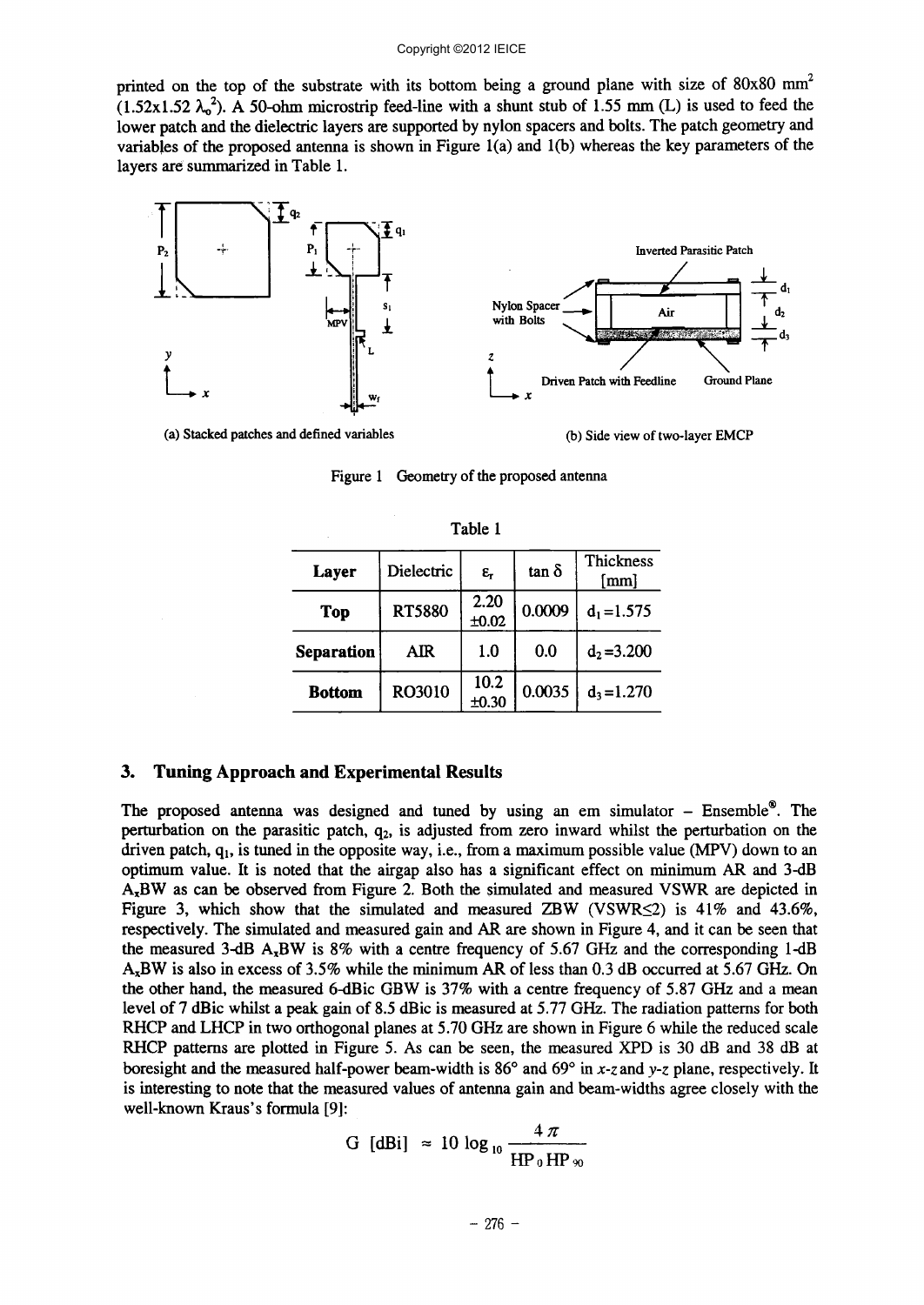

minimum Axial Ratio as a function of airgap. VSWR and the corresponding impedance bandwidth.



measured Gain and Axial Ratio.



Figure 2 The 3-dB Axial Ratio Bandwidth and Figure 3 A comparison of simulated and measured



Figure 4 A comparison of simulated and Figure 5 Measured half-power beam-width in measured Gain and Axial Ratio. two orthogonal planes.



Figure 6 Measured radiation patterns of both senses in two orthogonal planes: (a)  $x$ -z plane and (b)  $y$ -z plane.